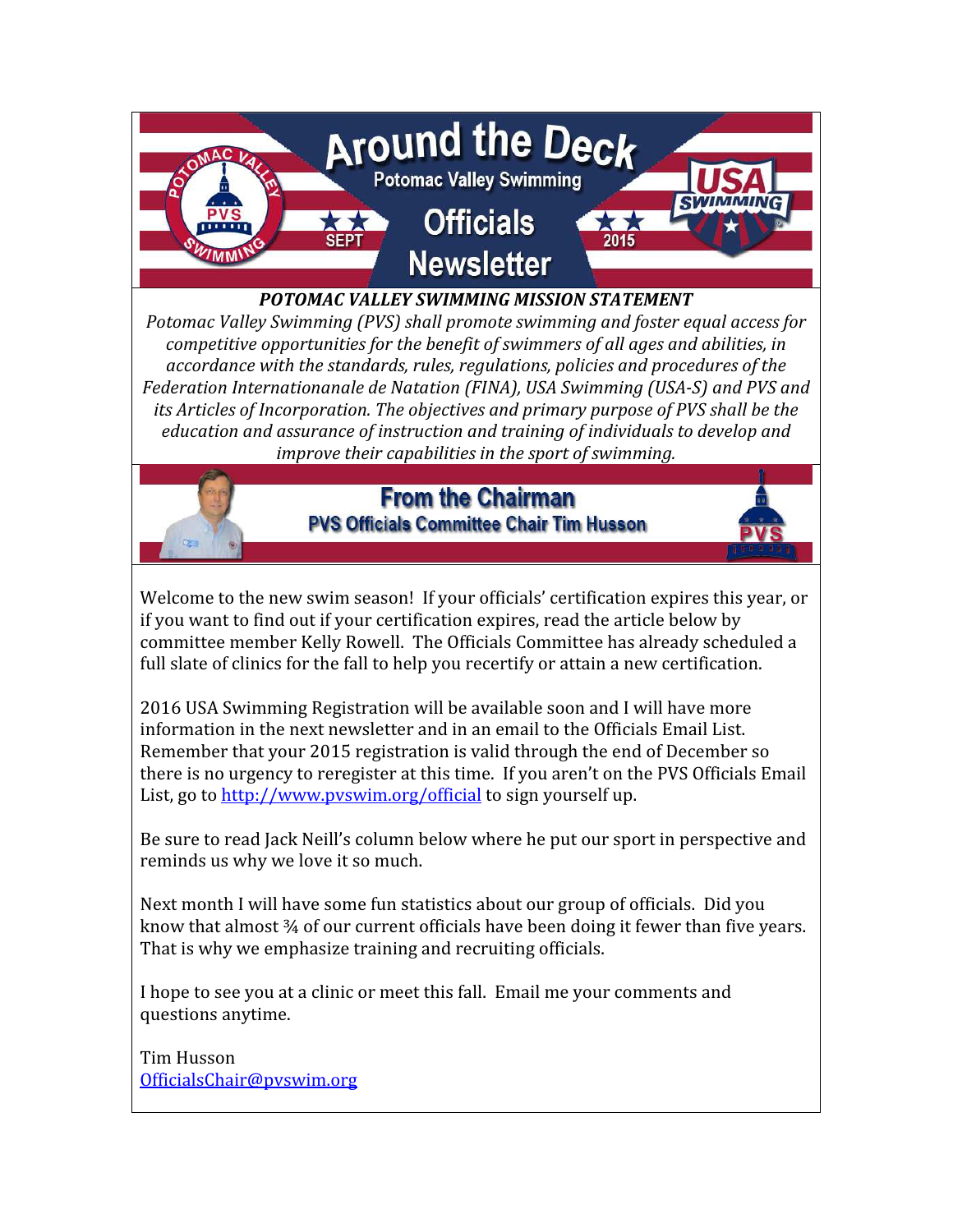

## **World Deaf Swimming Championships** by Bob Vincent



For those of you that have attended a coaches meeting prior to he start of a meet you know how crazy some of these meetings can be at our meets during the year. Imagine that you are the Meet Referee. You are standing in front of a room full of coaches from all the teams swimming in the meet. Now imagine that each team is

from a different country, very few of which speak English. Now imagine that the coaches can't hear anything you are saying and are using sign language. Then imagine that they are using two different types of sign language, American and International. You can stop imagining now, because it was real.

This year I had the pleasure of being invited to officiate at the World Deaf Swimming Championships. It was an honor and an experience that I will never forget. I had the privilege of being the team Lead Chief Judge at this meet. Not only was it my first



experience with deaf swimmers, but it was also my first international experience with FINA protocol.



As many of us have learned how to use hand signals as a starter and referee for the deaf swimmers, this meet many of the swimmers, as well as most of the officials, were introduced to a new starting system. The system used lights at each block. Not just a strobe to start, but flashing red lights to simulate the "ready" whistle, a solid red light to simulate the long whistle, and a purple light indicating when to "take your mark." As you can guess, the light turned green for the start of the race. To make these lights work the referee used a button, just like our timers do, and pushed it multiple time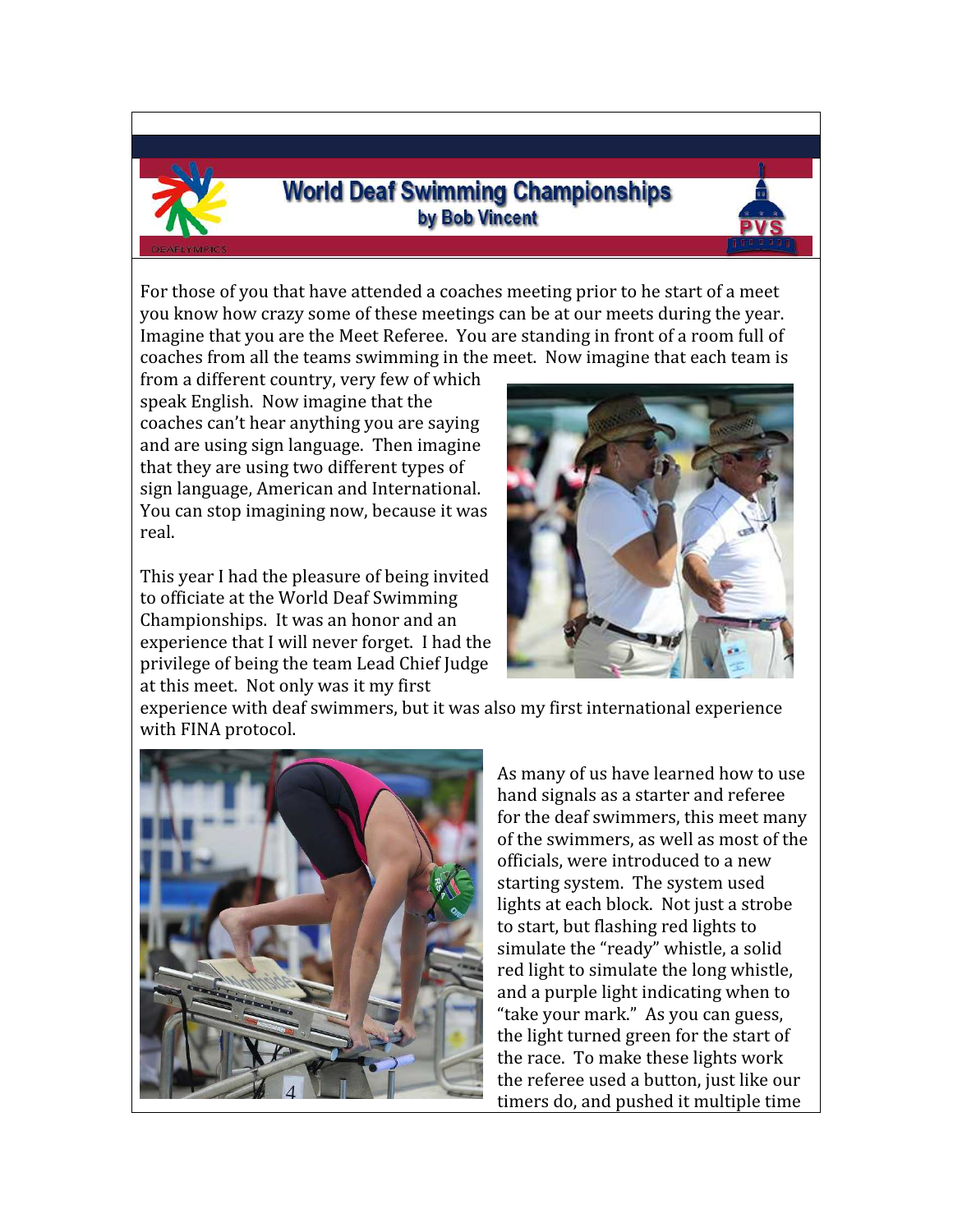to create the "ready" whistle lights. The starter also used a button to create the "take your mark" light. Once the race was started the system created the green "go" lights at each block. It was amazing to see these swimmers getting the chance to start this way. If you look closely at the picture on the right of Denice Wepasnick you will see the plunger in her left hand. You can also see in the picture below the light just in front of the block.

There were many world records, as well as record set for each of the participating countries. The swimming looked the same, but the noise at the meet was gone. No more screaming coaches or parents, just a lot of hands waiving in the air, which is the sign equivalent to applause. By the end of the meet many of us began to pick up some of the universal sign language.

It was a real honor to help provide an environment where these swimmers had the opportunity for quality starts, quality officiating, and a meet that was hosted at a world-class facility. The staff and volunteers at the Northside Aquatics Center in San Antonio, TX should be very proud of the job they did hosting Juniors, Seniors, and then the World Deaf Swimming Championships.

# **You Make the Call!**



Question: What should the referee do?



It's the cusp of a new swim season - coaches are planning new practice drills, team administrators are selecting the trendiest new apparel, swimmers are enjoying the last few days of sleeping in, and officials are … reviewing the status of their PVS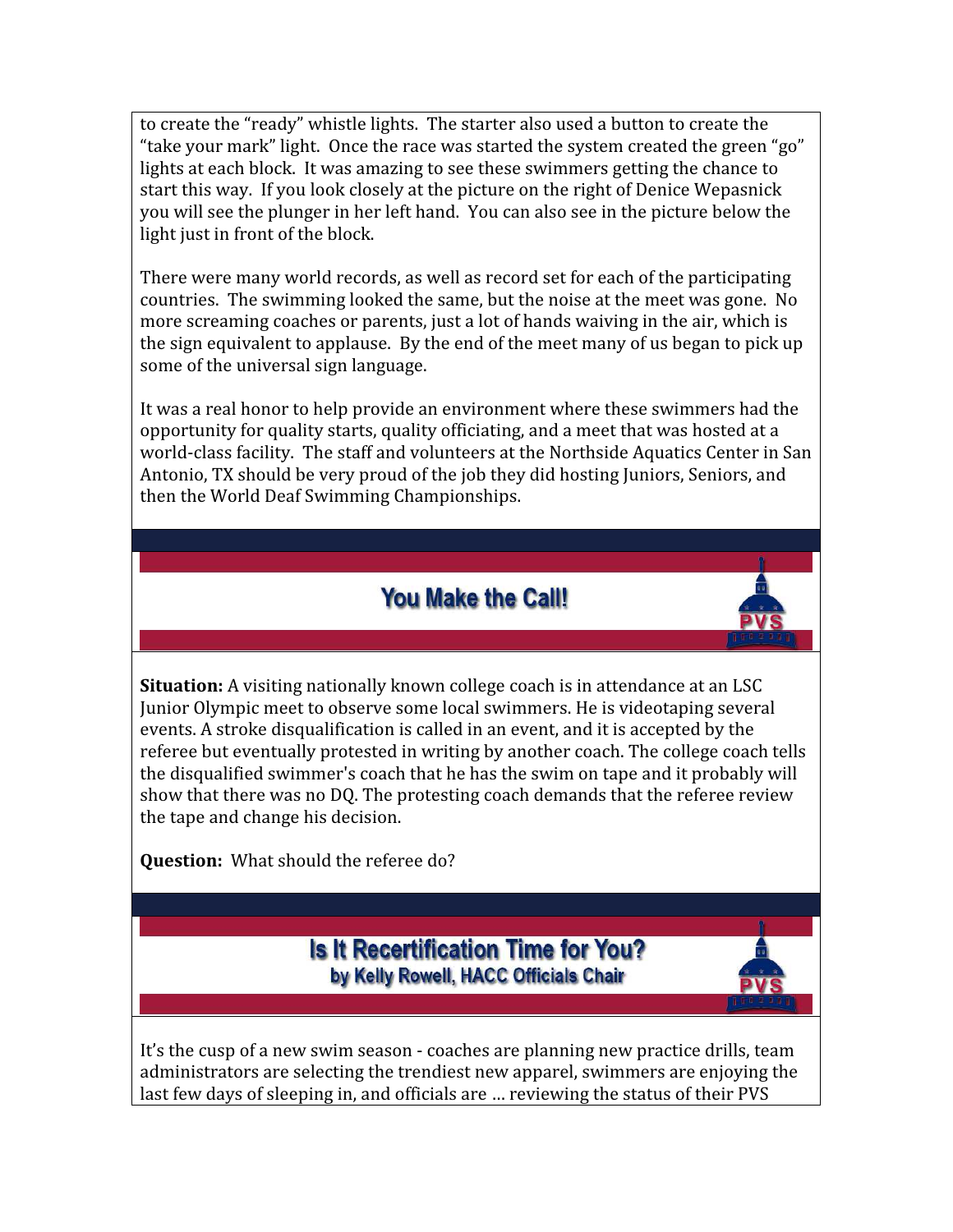certifications! Are you one of the 30% of PVS officials who need to recertify by 12/31/2015? Not sure? Did you attend a PVS clinic last year? If not, odds are good you are among those needing to recertify. The definitive answer is found in USA Swimming's Officials Tracking System (OTS) under My Certification Card - if any of the Expires dates listed in the LSC section are 12/31/2015 or earlier, it's time to recertify. A reminder to officials with National certification, your LSC certification must be kept current in order to recertify at the National level.

Requirements for recertification vary from position to position, but the basics are the same. In order to recertify, you must:

- have been previously certified in the position
- have a current non-athlete membership in USA Swimming (note, this includes current APT and Background Check)
- have worked a minimum number of sessions in each year since last certification/recertification at PVS-sanctioned, non-Officials' Qualifying meets (observed and approved meets, i.e., high school and masters meets, are not included)
- attend a clinic
- pass the appropriate recertification tests (not required for Hy-Tek Operators and Electronic Timing System Operators)
- submit the online PVS Officials Recertification Request

If you aren't sure if you've worked the minimum number of sessions – 6 for Referees, 4 for other positions - that information is available in OTS under View My History. Only sessions with an LSC of PV, a Meet Type that isn't Observed/Approved, and a Level of LSC count toward the minimum. If you need additional sessions this year, opportunities abound!

The PVS Officials Committee has scheduled at least 30 clinics in the next 4 months, including some on-line options and some new re-certification only options, to make completing the clinic attendance requirement easy for all.

If you've been certified in your current position(s) for a year or more, consider expanding your abilities by certifying in a new position. Requirements for certification vary from position to position, but the basics are the same. The process should be familiar since you've already completed it at least once. In order to certify in a new position for the first time you must:

- meet minimum age requirements
- have a current non-athlete membership in USA Swimming (note, this includes current APT and Background Check)
- meet the prior experience requirements of the position
- attend a clinic
- work a minimum of 5 apprentice sessions in the position (6 for Referee)
- pass the appropriate certification tests (not required for Hy-Tek Operators and Electronic Timing System Operators)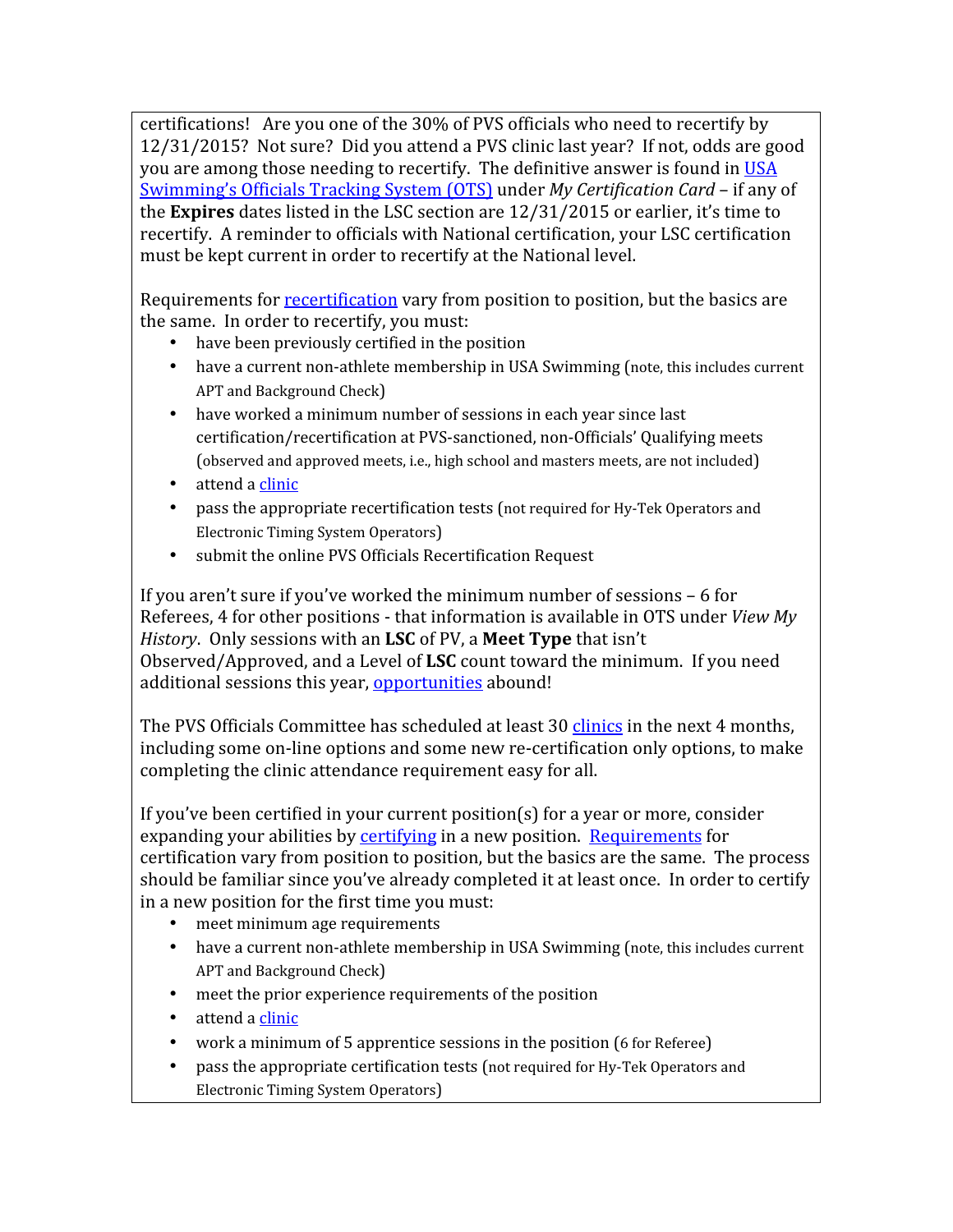- be favorably observed at your last apprentice session by a PVS Evaluator for the position
- send your completed training card and evaluation to the PVS Certification Officer

Confused? Have questions? Contact your club officials' chair.

| <b>Upcoming Clinics</b>   |                                                    |                                           |                               |                           |  |  |
|---------------------------|----------------------------------------------------|-------------------------------------------|-------------------------------|---------------------------|--|--|
| <b>Date</b>               | <b>Clinic</b>                                      | <b>Location</b>                           | <b>Time</b>                   | Who's<br><b>Attending</b> |  |  |
| Wednesday<br>September 16 | <b>Stroke &amp; Turn</b>                           | Univ. of MD                               | 6:30 - 9:00 PM                | list                      |  |  |
| Saturday<br>September 19  | <b>Stroke &amp; Turn</b>                           | <b>Madeira School</b>                     | 8:00 - 10:30 AM               | list                      |  |  |
| Saturday<br>September 19  | <b>Starter</b>                                     | <b>Madeira School</b>                     | 10:30 AM - 12:30<br><b>PM</b> | <u>list</u>               |  |  |
| Sunday<br>September 20    | <b>Stroke &amp; Turn</b>                           | <b>MLK Swim Center</b>                    | $8:00 - 10:30$ AM             | list                      |  |  |
| Sunday<br>September 20    | <b>Starter</b>                                     | <b>MLK Swim Center</b>                    | 11:00 AM - 1:00<br><b>PM</b>  | list                      |  |  |
| Sunday<br>September 20    | <b>Stroke &amp; Turn</b><br>(Recert Only)          | <b>MLK Swim Center</b>                    | 1:00 - 3:00 PM                | list                      |  |  |
| Sunday<br>September 20    | <b>Chief Judge</b>                                 | <b>MLK Swim Center</b>                    | 3:00 - 5:00 PM                | list                      |  |  |
| Saturday<br>September 26  | <b>Stroke &amp; Turn</b>                           | <b>GMU</b>                                | 8:00 - 10:30 AM               | list                      |  |  |
| Saturday<br>September 26  | <b>Chief Judge</b>                                 | <b>GMU</b>                                | 10:30 AM - 12:30<br><b>PM</b> | list                      |  |  |
| Saturday<br>September 26  | <b>New Referee</b><br>(By Invitation<br>Only)      | Overlee                                   | 9:30 - 11:30 AM               | By Invitation             |  |  |
| Saturday<br>September 26  | <b>Referee</b>                                     | Overlee                                   | NOON - 2:00 PM                | <u>list</u>               |  |  |
| Sunday<br>September 27    | <b>Hy-Tek Computer</b><br><b>Operator</b>          | Univ. of MD                               | 8:00 - 10:00 AM               | list                      |  |  |
| Sunday<br>September 27    | <b>Colorado Timing</b><br><b>System Operator</b>   | Univ. of MD                               | 10:00 AM - NOON               | list                      |  |  |
| Sunday<br>September 27    | <b>Administrative</b><br><b>Official</b>           | Univ. of MD                               | 1:00 - 3:00 PM                | list                      |  |  |
| Sunday<br>September 27    | Administrative<br><b>Official</b><br>(Recert Only) | Univ. of MD                               | $3:00 - 5:00$ PM              | list                      |  |  |
| Thursday<br>October 8     | <b>Stroke &amp; Turn</b>                           | On-Line Clinic                            | 7:00 - 9:30 PM                |                           |  |  |
| Saturday<br>October 10    | <b>Starter</b>                                     | <b>Herndon</b><br><b>Community Center</b> | 8:00 - 10:00 AM               | list                      |  |  |
| Saturday<br>October 10    | <b>Stroke and Turn</b>                             | Herndon<br><b>Community Center</b>        | 10:00 AM - 12:30<br><b>PM</b> | <u>list</u>               |  |  |
| Saturday<br>October 10    | <b>Chief Judge</b>                                 | <b>Herndon</b><br><b>Community Center</b> | 1:00 - 3:00 PM                | list                      |  |  |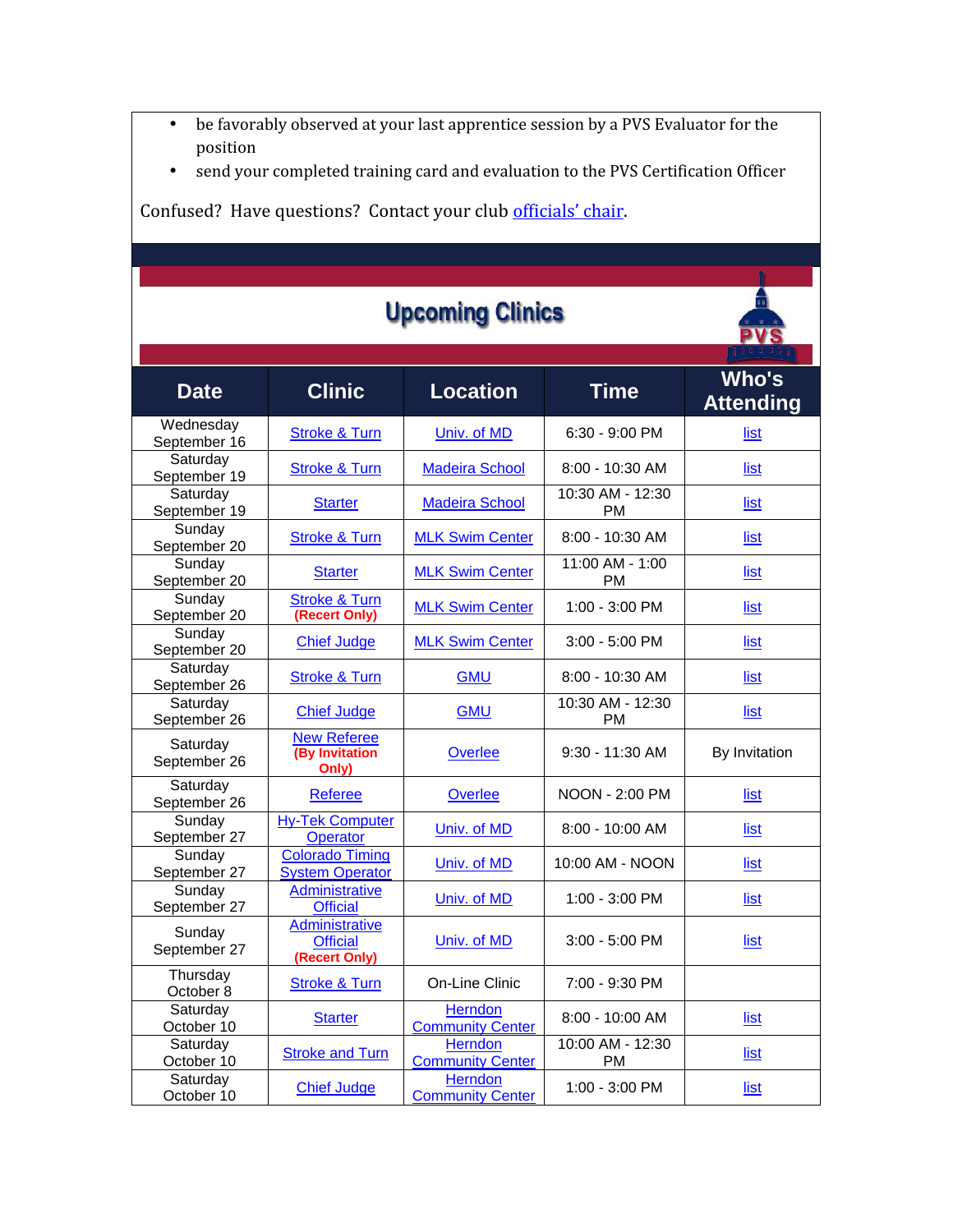| Saturday<br>October 10   | <b>Stroke &amp; Turn</b><br>(Recert Only)                 | <b>Herndon</b><br><b>Community Center</b> | $3:00 - 5:00$ PM  | list        |
|--------------------------|-----------------------------------------------------------|-------------------------------------------|-------------------|-------------|
| Sunday<br>October 11     | <b>Colorado Timing</b><br><b>System Operator</b>          | <b>Herndon</b><br><b>Community Center</b> | $9:00 - 11:00$ AM | list        |
| Sunday<br>October 11     | <b>Hy-Tek Computer</b><br><b>Operator</b>                 | <b>Herndon</b><br><b>Community Center</b> | NOON - 2:00 PM    | list        |
| Sunday<br>October 11     | <b>Administrative</b><br><b>Official</b>                  | <b>Herndon</b><br><b>Community Center</b> | $2:30 - 4:30$ PM  | <u>list</u> |
| Thursday<br>October 15   | <b>Administrative</b><br><b>Official</b><br>(Recert Only) | On-Line Clinic                            | 7:00 - 9:00 PM    |             |
| Thursday<br>October 22   | <b>Referee</b><br><b>Recertification</b><br>(Recert Only) | On-Line Clinic                            | 7:00 - 9:00 PM    |             |
| Thursday<br>November 12  | <b>Stroke &amp; Turn</b>                                  | On-Line Clinic                            | 7:00 - 9:30 PM    |             |
| Wednesday<br>November 18 | <b>Stroke &amp; Turn</b>                                  | <b>MLK Swim Center</b>                    | 7:00 - 9:30 PM    | list        |
| Saturday<br>November 21  | <b>Starter</b>                                            | TBD                                       | 8:00 - 10:00 AM   | list        |
| Saturday<br>November 21  | <b>Stroke and Turn</b>                                    | TBD                                       | 10:00 AM - NOON   | <u>list</u> |

# **You Make the Call Resolution**



Recommended Resolution: The disqualification should stand, disallowing the protest. A Technical Jury cannot adjudicate judgment decisions -- only the referee may adjudicate judgment decisions. In addition, USA Swimming has not approved any videotape devices or the use of them to resolve such protests. The referee may view the tape for educational purposes; however, there is no obligation to do so.

#### Applicable Rules 102.13.1, 102.11.1

| <b>Upcoming Meets</b> |                               |             |                 |  |  |
|-----------------------|-------------------------------|-------------|-----------------|--|--|
| <b>SEPTEMBER</b>      |                               |             |                 |  |  |
| <b>Date</b>           | <b>Meet</b>                   | <b>Host</b> | <b>Location</b> |  |  |
| 18                    | <b>UMAC Relay Meet</b>        | <b>UMAC</b> | Univ. of MD     |  |  |
| $26 - 27$             | <b>MAKO Fall Invitational</b> | <b>MAKO</b> | <b>GMU</b>      |  |  |
| 27                    | <b>PAC Freestyle Meet</b>     | <b>PAC</b>  | <b>Fairland</b> |  |  |
| <b>OCTOBER</b>        |                               |             |                 |  |  |
| <b>Date</b>           | <b>Meet</b>                   | <b>Host</b> | <b>Location</b> |  |  |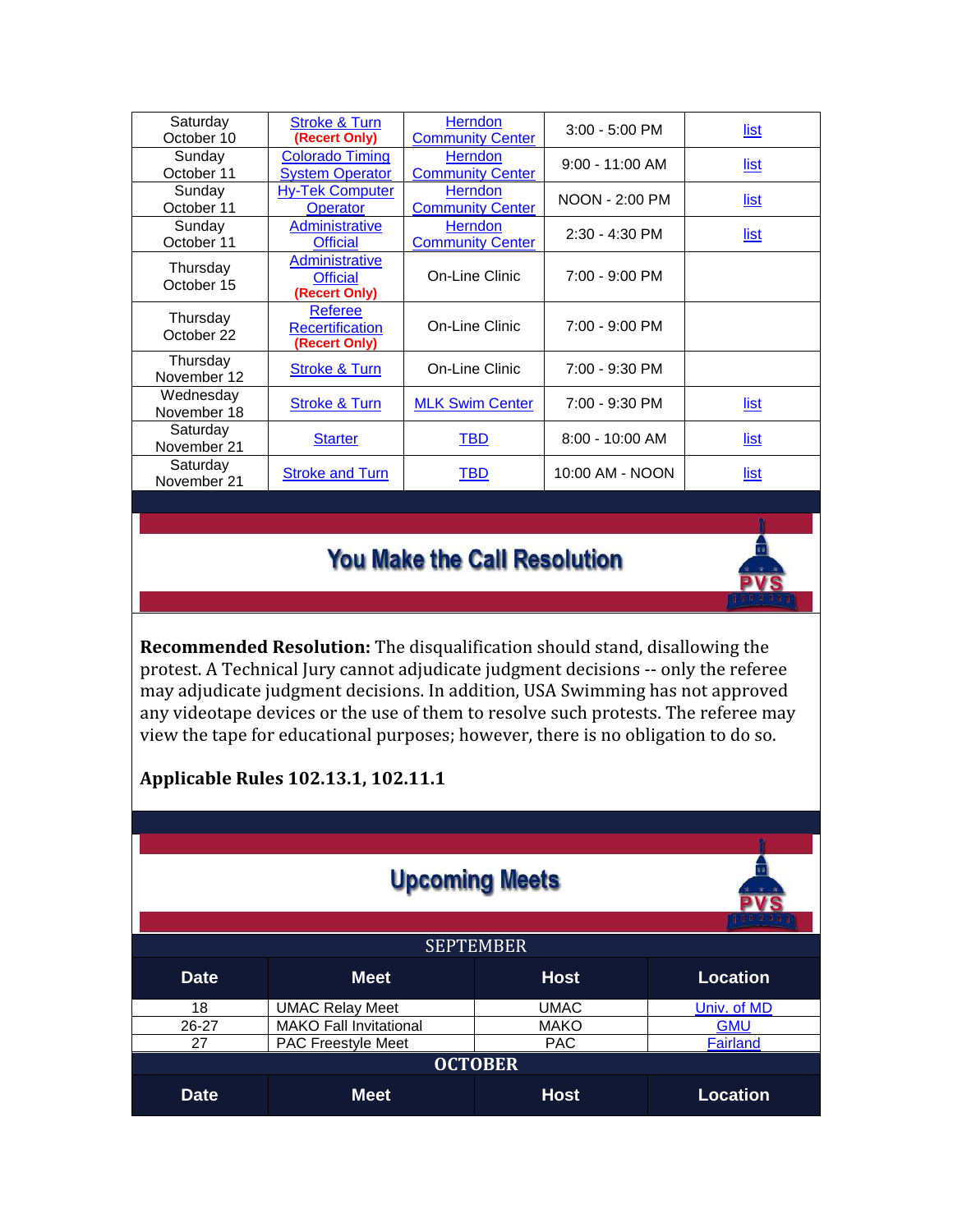| $3 - 4$   | <b>Freestyle Fall Festival</b>                 | <b>MSSC</b> | Fairland            |
|-----------|------------------------------------------------|-------------|---------------------|
| $9 - 11$  | <b>RMSC October Kickoff</b><br>(by invitation) | <b>RMSC</b> | Germantown          |
| $9 - 10$  | Red & Black Invitational<br>(by invitation)    | <b>UMAC</b> | Univ. of MD         |
| $9 - 10$  | Snow Pumpkin Invitational<br>(by invitation)   | <b>SNOW</b> | <b>Claude Moore</b> |
| $10 - 11$ | Harvest Moon                                   | <b>HACC</b> | Herndon             |
| $10 - 11$ |                                                | <b>HACC</b> | Herndon             |
| $16 - 18$ | Harvest Moon<br>PVS October Open               | TBD         | <b>Lee District</b> |
|           |                                                | TBD         | Fairland            |
|           |                                                | TBD         | <b>TBD</b>          |
| $24 - 25$ | <b>Fall Gator Mini Meet</b>                    | AAC         | <b>Wakefield HS</b> |
| $24 - 25$ | <b>SDS Monster Mash</b><br>(by invitation)     | <b>SDS</b>  | <b>South Run</b>    |

## **Jack's Corner Thoughts to Ponder by Jack Neill**



### It's All About the Culture

I suspect that many of us have seen (and been disgusted by) the video showing two Texas high school football players viciously attacking an official on the field during an early September game. Unfortunately, this type of behavior is not rare in youth sports these days. There have been far too many stories of athletes and spectators physically attacking game officials in recent years, sometimes resulting in serious injury. Some say this violence reflects a less civil, disrespectful, more aggressive society, and that the culture of sports simply mirrors American culture as a whole.

But then, there is swimming.

Swimming has a culture that is unique in modern American sports. It's a culture that embraces accountability, responsibility, and good old fashioned sportsmanship. Swimmers are expected to be humble and gracious whether they win or lose. There occasionally are exceptions and mistakes, but this is a critical part of the values that are instilled by coaches and reinforced by the example of elite swimmers. Too often kids see their sports heroes on TV engaging in trash talking and humiliating their opponents. There are no "end zone dances" at the finish of a 100-yard Butterfly. Instead there are handshakes, smiles, and respect for the opponent. I can't imagine a scene on a pool deck similar to the one that took place on that Texas football field. It would be utterly foreign to the culture of our sport.

Swim teams are made up of both boys and girls, and supervised by both male and female coaches. They practice together and compete at the same meets. The boys see girls—and the girls see boys—as teammates, as fellow athletes, as friends. This